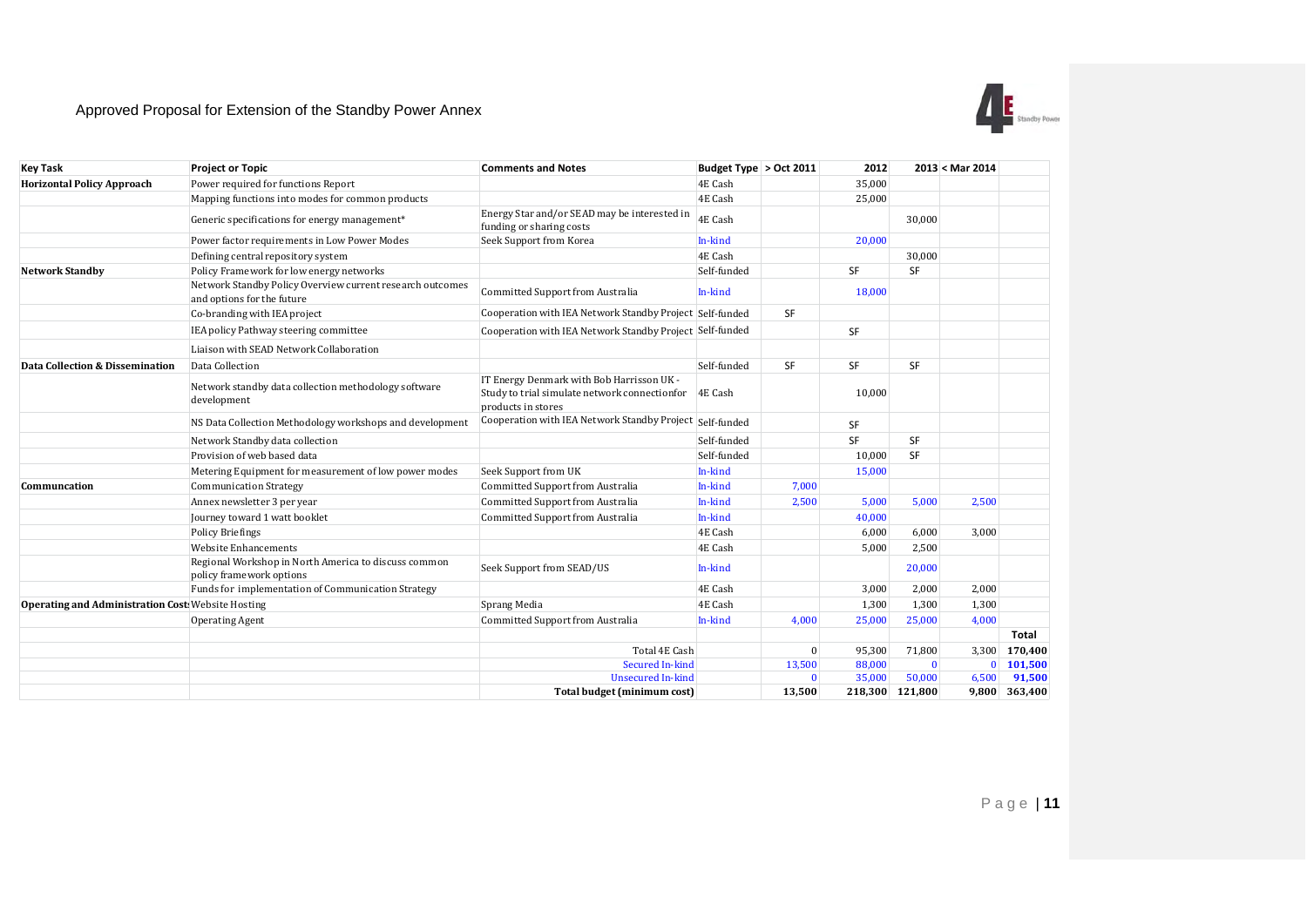

## Annex 1 Approved work plan with project descriptions

| Key<br>Task                       | <b>Projects Under Consideration</b>                 | <b>Description</b>                                                                                                                                                                                                                                                                                                                                                                                                                                                                                                                                                                                                                                                              | <b>Budget Estimate</b><br><b>Timing</b> |                | <b>Estimated in-</b><br>kind Value |
|-----------------------------------|-----------------------------------------------------|---------------------------------------------------------------------------------------------------------------------------------------------------------------------------------------------------------------------------------------------------------------------------------------------------------------------------------------------------------------------------------------------------------------------------------------------------------------------------------------------------------------------------------------------------------------------------------------------------------------------------------------------------------------------------------|-----------------------------------------|----------------|------------------------------------|
| <b>Horizontal Policy Approach</b> |                                                     |                                                                                                                                                                                                                                                                                                                                                                                                                                                                                                                                                                                                                                                                                 |                                         |                |                                    |
|                                   | Power required for functions Report                 | Liaison with "function providers" (suppliers of technology, hardware (chips)<br>and software) in order to document best practice approaches to minimise<br>energy for a range of common secondary functions found in products,<br>especially network functions. Understanding the primary power requirements<br>for various functions will enable best practice levels to be set on a fair basis.                                                                                                                                                                                                                                                                               | 2012                                    | 35,000.00<br>€ |                                    |
| $\overline{2}$                    | Mapping functions into modes for common<br>products | Document the most common product designs currently on the market and<br>identify typical configurations and groupings with respect to functions by<br>mode. It provides a sound basis for constructing a comprehensive set of<br>requirements as part of a horizontal approach to standby                                                                                                                                                                                                                                                                                                                                                                                       | 2012                                    | 25,000.00<br>€ |                                    |
| $\mathbf{3}$                      | Generic specifications for energy<br>management     | Consultant study for use in standby policies<br>Energy Star and/or SEAD may be interested in funding or sharing costs                                                                                                                                                                                                                                                                                                                                                                                                                                                                                                                                                           | 2013                                    | 30,000.00<br>€ |                                    |
| $\overline{4}$                    | Power factor requirements in Low Power<br>Modes     | Examine whether limits on power factor are warranted as part of a horizontal<br>standby and/or as part of the policy framework for low energy networks. Very<br>poor power factor may have negative consequences in other parts of the<br>electricity supply system. This project will help to assess whether power<br>factor requirements should be included as part of a general set of<br>requirements for horizontal standby and/or as part of the policy framework for<br>low energy networks. If there is no investigation, it may be that increasing<br>losses in other parts of the electricity supply system may undermine savings<br>from low standby policy measures | 2012                                    | in-kind Sweden | € 20,000.00                        |
| -5                                | Defining central repository system                  | Recommendation from Horizontal policy approach report, as being next step<br>to aiding implementation of a horizontal approach in a harmonised way. The<br>repository will hold information with several tiers of hard limits and values,<br>allowing countries referencing it to choose a level which is appropriate for<br>their situation. This project will only be undertaken if the other work<br>conducted in the Horizontal policy area indicates it is a viable proposition.                                                                                                                                                                                           | 2013                                    | 30,000.00<br>€ |                                    |

Page | **12**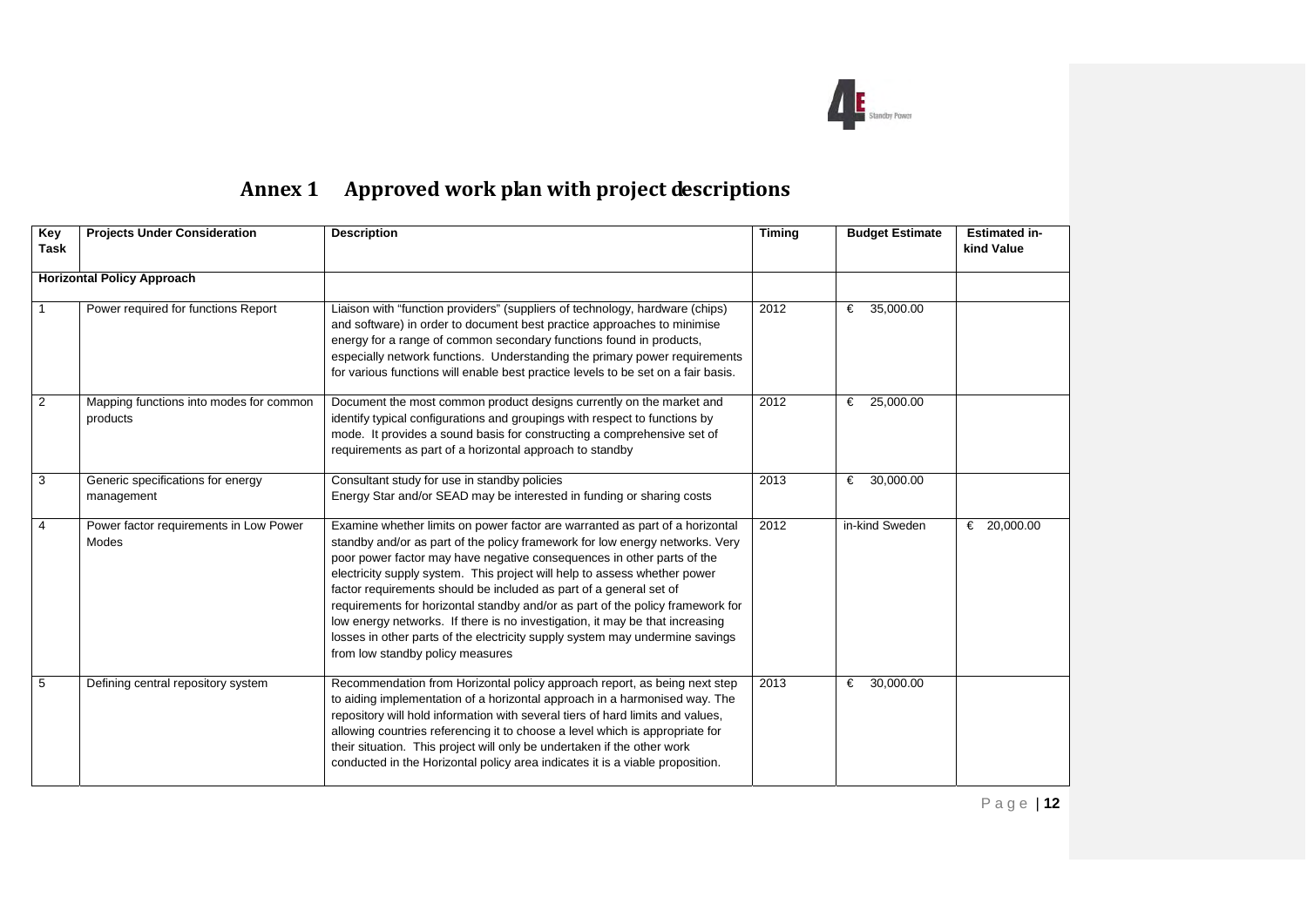

|   | <b>Network Standby</b>                                                                                                                                                                                                                                                                                                                                                                                                                             |                                                                                                                                                                                                                                                                                                                                                                                 |               |              |                   |
|---|----------------------------------------------------------------------------------------------------------------------------------------------------------------------------------------------------------------------------------------------------------------------------------------------------------------------------------------------------------------------------------------------------------------------------------------------------|---------------------------------------------------------------------------------------------------------------------------------------------------------------------------------------------------------------------------------------------------------------------------------------------------------------------------------------------------------------------------------|---------------|--------------|-------------------|
|   | Policy Framework for low energy networks                                                                                                                                                                                                                                                                                                                                                                                                           | The ultimate goal is to have an integrated policy framework to deal with<br>network products. The framework would have several key elements:<br>Guiding principles for good network design; Incorporating power<br>management; Capping power for network functions Self- funded in house<br>resources. Members of the Annex would collaborate to draft a suitable<br>framework. | 2013          | Self-funded  |                   |
| 2 | Network Standby Policy Overview current<br>Report focussing on network standby policy developments. The report will<br>provide a review of the contribution to policy development made by recent<br>research outcomes and options for the<br>research into network standby and report on a variety of expert opinions on<br>future<br>how to minimise consumption from network connected appliances and<br>provide a discussion on policy options. |                                                                                                                                                                                                                                                                                                                                                                                 | $\sqrt{2012}$ | in-kind Aust | € $18,000.00$     |
| 3 | Co-branding with IEA project                                                                                                                                                                                                                                                                                                                                                                                                                       |                                                                                                                                                                                                                                                                                                                                                                                 | 2011-13       | n/a          | self-funded + IEA |
| 4 | IEA policy Pathway steering committee                                                                                                                                                                                                                                                                                                                                                                                                              | Self-funded participation on the IEA steering committee                                                                                                                                                                                                                                                                                                                         |               | n/a          | self-funded + IEA |
| 5 | Formal SEAD Liaison<br>Formalise the relationship with SEAD to give clarity that cooperation rather<br>than duplication is occurring                                                                                                                                                                                                                                                                                                               |                                                                                                                                                                                                                                                                                                                                                                                 | 2011-2014     | n/a          |                   |
|   | <b>SEAD</b>                                                                                                                                                                                                                                                                                                                                                                                                                                        |                                                                                                                                                                                                                                                                                                                                                                                 |               |              |                   |
|   | Global Network Estimates - Comparing Biois & Buenas                                                                                                                                                                                                                                                                                                                                                                                                |                                                                                                                                                                                                                                                                                                                                                                                 |               |              |                   |
|   | Project investigating practical limits in network modes                                                                                                                                                                                                                                                                                                                                                                                            |                                                                                                                                                                                                                                                                                                                                                                                 |               |              |                   |
|   | Standardising definitions for network standby                                                                                                                                                                                                                                                                                                                                                                                                      |                                                                                                                                                                                                                                                                                                                                                                                 |               |              |                   |
|   | Best Practice Examples of Low Energy Products Designs                                                                                                                                                                                                                                                                                                                                                                                              |                                                                                                                                                                                                                                                                                                                                                                                 |               |              |                   |
|   | standards review)                                                                                                                                                                                                                                                                                                                                                                                                                                  | Developing appropriate technical standards / protocols/ testing elements (IEC, IETF and follow up from BIOIS                                                                                                                                                                                                                                                                    |               |              |                   |
|   | <b>IEA</b>                                                                                                                                                                                                                                                                                                                                                                                                                                         |                                                                                                                                                                                                                                                                                                                                                                                 |               |              |                   |
|   | Data Collection Methodology (Feb 2013)                                                                                                                                                                                                                                                                                                                                                                                                             |                                                                                                                                                                                                                                                                                                                                                                                 |               |              |                   |
|   | Policy Pathway (Feb 2013)                                                                                                                                                                                                                                                                                                                                                                                                                          |                                                                                                                                                                                                                                                                                                                                                                                 |               |              |                   |

Page | **13**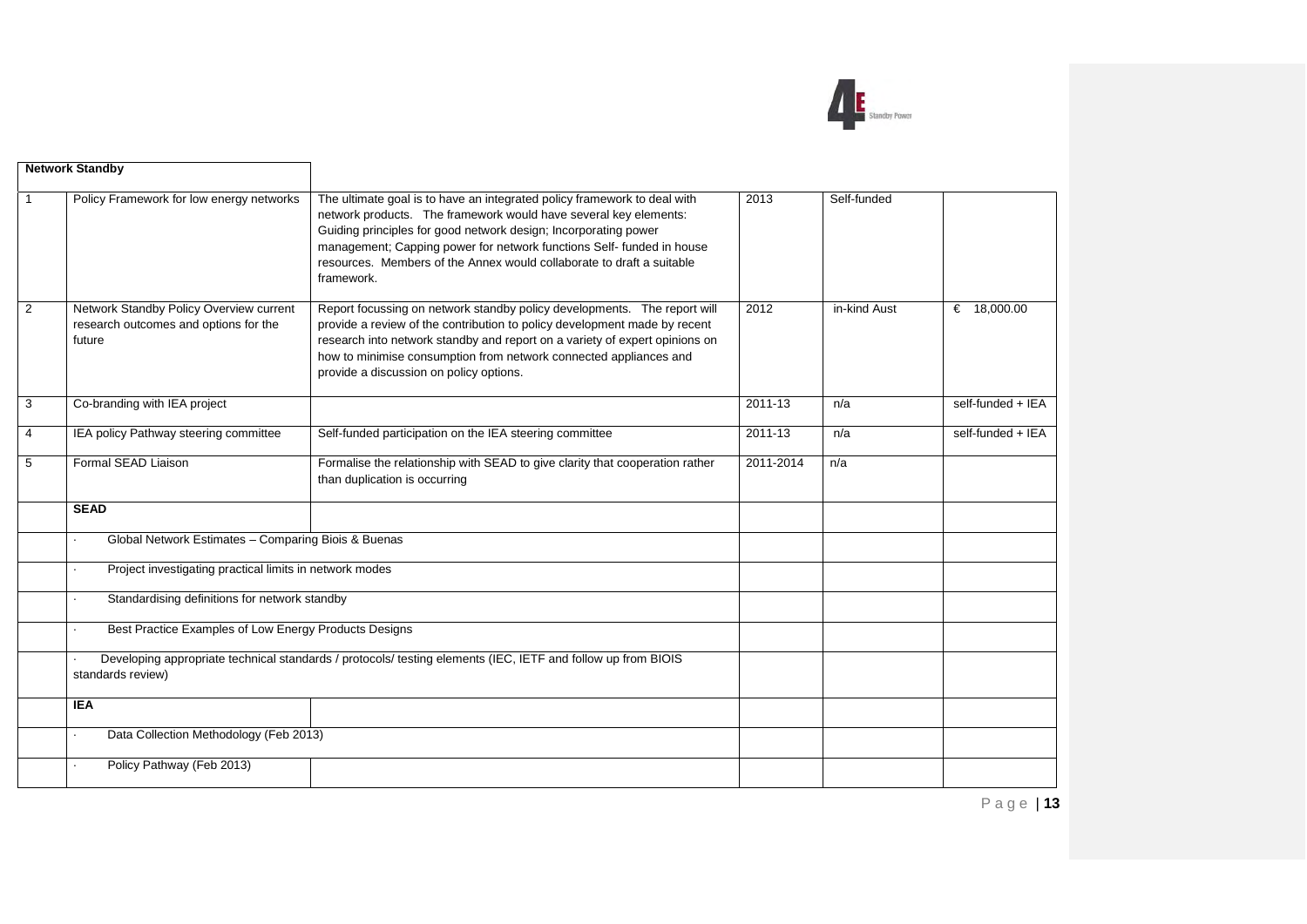

|                | Network Standby Conference (April 2013)                                                                                                                                                                                                                                                                                            |                                                                                                                                                                        |             |               |                   |
|----------------|------------------------------------------------------------------------------------------------------------------------------------------------------------------------------------------------------------------------------------------------------------------------------------------------------------------------------------|------------------------------------------------------------------------------------------------------------------------------------------------------------------------|-------------|---------------|-------------------|
|                |                                                                                                                                                                                                                                                                                                                                    |                                                                                                                                                                        |             |               |                   |
|                | <b>EC</b>                                                                                                                                                                                                                                                                                                                          |                                                                                                                                                                        |             |               |                   |
|                |                                                                                                                                                                                                                                                                                                                                    | Development of Network Standby Policy Amendment to Standby regulation                                                                                                  |             |               |                   |
|                | <b>Data Collection and Dissemination</b>                                                                                                                                                                                                                                                                                           |                                                                                                                                                                        |             |               |                   |
|                | <b>Data Collection</b>                                                                                                                                                                                                                                                                                                             | Continued collection and sharing of data for standalone products                                                                                                       | 2011-2014   | Self funded   |                   |
| 2              | IT Energy Denmark with Bob Harrison UK - Study to trial simulate network<br>Network standby data collection<br>methodology software development<br>connection for products in stores                                                                                                                                               |                                                                                                                                                                        | 2012        | € $10,000.00$ |                   |
| 3              | Development of NS Data Collection<br>Working with the IEA to develop a measurement methodology<br>Methodology workshops and development                                                                                                                                                                                            |                                                                                                                                                                        | $2011 - 13$ | n/a           | self-funded + IEA |
| $\overline{4}$ | Network Standby data collection<br>When a methodology is developed commit to self funded data collections to<br>be shared among the membership                                                                                                                                                                                     |                                                                                                                                                                        | 2013        | Self funded   |                   |
| 5              | Provision of web based data                                                                                                                                                                                                                                                                                                        | provide storage and download for data files from individual<br>projects/economies                                                                                      | 2011-2014   | € $10,000.00$ |                   |
| 6              | Metering Equipment for measurement of<br>low power modes                                                                                                                                                                                                                                                                           | Undertake a review of and make recommendations for equipment that is<br>suitable for undertaking field measurements of low power modes in a wide<br>range of products. | 2011        | in kind UK    | € 15,000.00       |
|                | <b>Communications</b>                                                                                                                                                                                                                                                                                                              |                                                                                                                                                                        |             |               |                   |
|                | The task requires the development of the main objectives of the strategy, key<br><b>Communication Strategy</b><br>target audiences, types of communication tools to be used and cost<br>estimations for implementing the strategy. The strategy will be documented<br>in a report and presented to the Standby Annex for approval. |                                                                                                                                                                        | 2011        | in-kind Aust  | 7.000.00<br>€     |
| 2              | Annex newsletter 3 per year                                                                                                                                                                                                                                                                                                        | Load down newsletter                                                                                                                                                   | 2011-2014   | in-kind Aust  | 5000/year         |
| 3              | Journey toward 1 watt booklet                                                                                                                                                                                                                                                                                                      | Analysis of policy development for low power modes in standalone products,<br>with commentary from a variety of international experts.                                 | 2012        | in-kind Aust  | € 40,000.00       |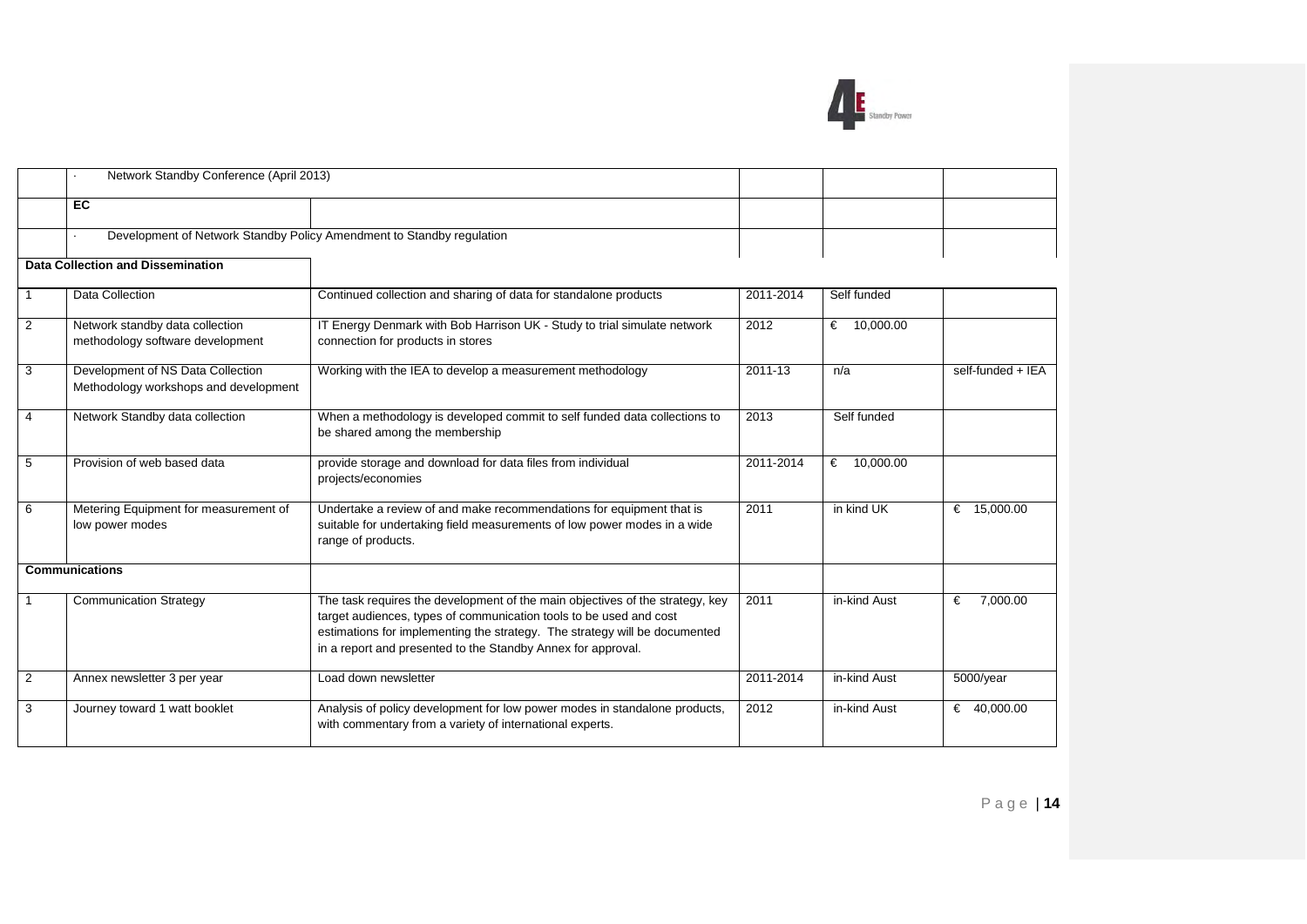

| 4 | Policy Briefings                                                                                                                                                                                        | 8-10 (Network Standby, Horizontal policy approach, Evaluation Methodology,<br>2012-2014<br>Basket of Products project) |                 | 15,000.00<br>€ |                |
|---|---------------------------------------------------------------------------------------------------------------------------------------------------------------------------------------------------------|------------------------------------------------------------------------------------------------------------------------|-----------------|----------------|----------------|
| 5 | <b>Website Enhancements</b>                                                                                                                                                                             | Improve accessibility/ readability/ regular news feeds, improve search engine<br>recognition etc.                      | ongoing         | 7,500.00<br>€  |                |
|   | Regional Workshop in North America to<br>Possibilities to align with other Nth American events and collaboration with<br>SEAD, IEA policy pathways workshop.<br>discuss common policy framework options |                                                                                                                        | 2012 or<br>2013 |                | 20,000.00<br>€ |
| 8 | Funds for any additional implementation of<br><b>Communication Strategy</b>                                                                                                                             |                                                                                                                        | 2012-2014       | €<br>7,000.00  |                |
|   | <b>Operating Agent and Administration Costs</b>                                                                                                                                                         |                                                                                                                        |                 |                |                |
|   | <b>Operating Agent</b>                                                                                                                                                                                  |                                                                                                                        |                 | in-kind Aust   | € 25,000/year  |
|   | Website hosting costs                                                                                                                                                                                   | Sprang Media                                                                                                           |                 | €<br>4,500.00  |                |